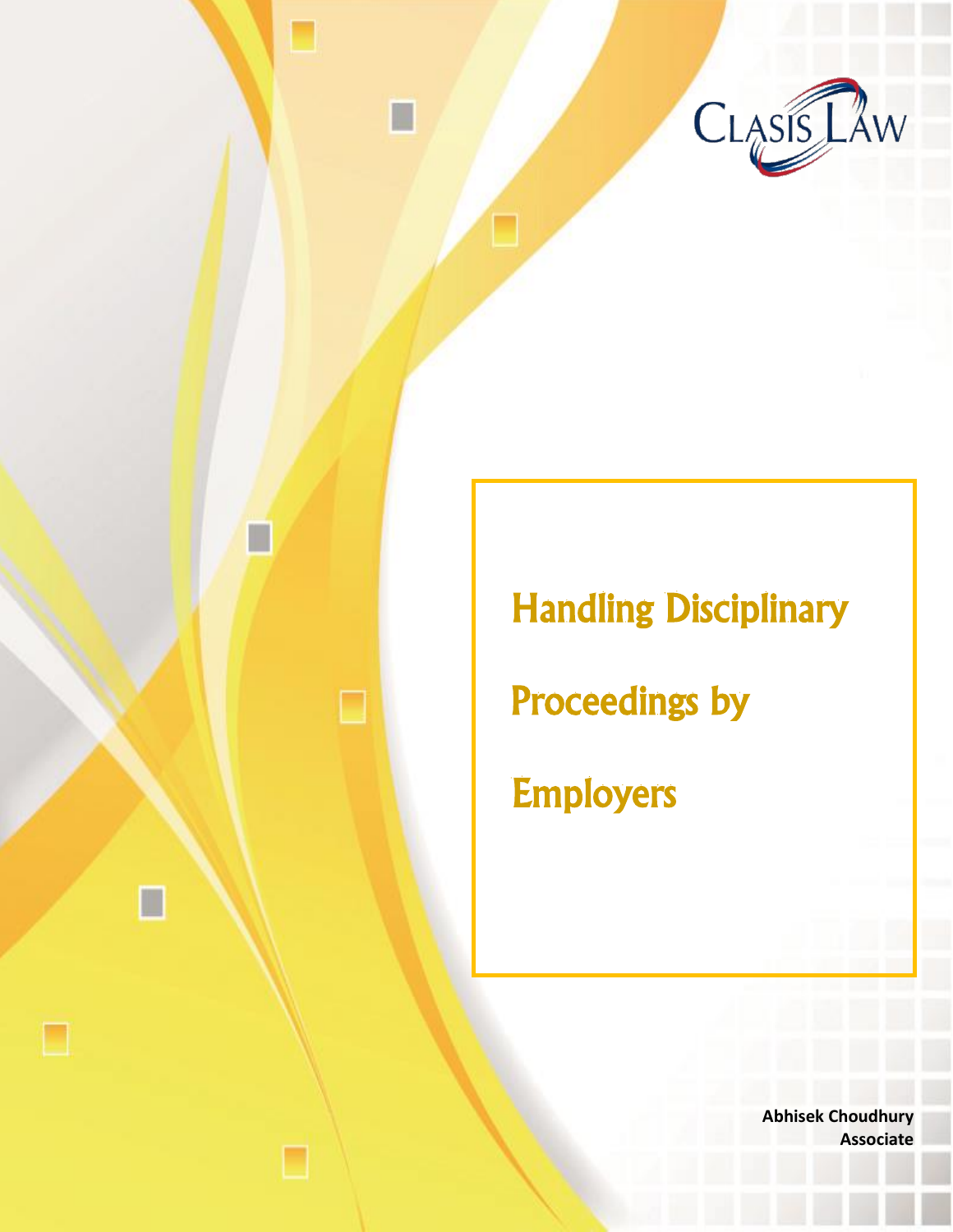# **"A disciplined employer is the soul of the army of employees. It makes small numbers formidable, procures success to the organization and esteem to all part of it"**

The employer-employee relationship is based on the foundation of mutual trust and confidence. Unlike a typical contract, breach of an employment contract by an employee often results in investigation into the employee's alleged breach or misconduct and a consequent disciplinary action leading up to termination in cases of serious misconduct. Conducting a disciplinary investigation into an employee's misconduct damages this relationship of trust and confidence and even in situations of misconduct not being proven the employment relationship is likely to come to an end. As an employer it is important to understand the best practices and procedures and the legal implications associated with a disciplinary proceeding. The most



common pitfall is an unplanned investigation or lack of fair procedures and proper safeguards giving rise to claims of unfair dismissal, mental harassment, defamation and damages by the delinquent employee. If the delinquent employee in question happens to be a senior level or key employee, the dynamics become more complicated because the employer has to keep in mind additional factors such as the delinquent employee's access to confidential information, intellectual property, trade secrets and the risk of solicitation of clients, vendors and staff.

In this article we have examined the legal framework governing disciplinary proceedings, highlighting critical issues and legal aspects relevant to handling a disciplinary proceeding in an appropriate and correct manner.

### **Disciplinary Proceedings under Labour Laws**

In India, there is no prescribed procedure to conduct disciplinary proceedings under labour laws. However, there are labour legislations specifying the acts and omissions that would constitute misconduct on the part of the employee and are as follows:

- (i) Industrial Employment (Standing Orders) Act, 1946 ('**IESO Act'**) The IESO Act is applicable to workers employed in an Industrial establishment employing more than 100 employees and such number would differ from state to state. The IESO Act prescribes the acts or omissions that could be considered as misconduct by an employee. The employer can initiate disciplinary proceedings for such acts or omissions by an employee. However, this list is not exhaustive and would include other acts and omissions as misconduct.
- (ii) State specific Shops and Establishment Act ("**S&E Act**') The state specific S&E Act is applicable to employees employed in shops and establishment. The state specific S&E Act prescribes the acts and omissions that constitute misconduct on the part of the employees. An employer has a right to terminate the employee on grounds of misconduct without providing any notice.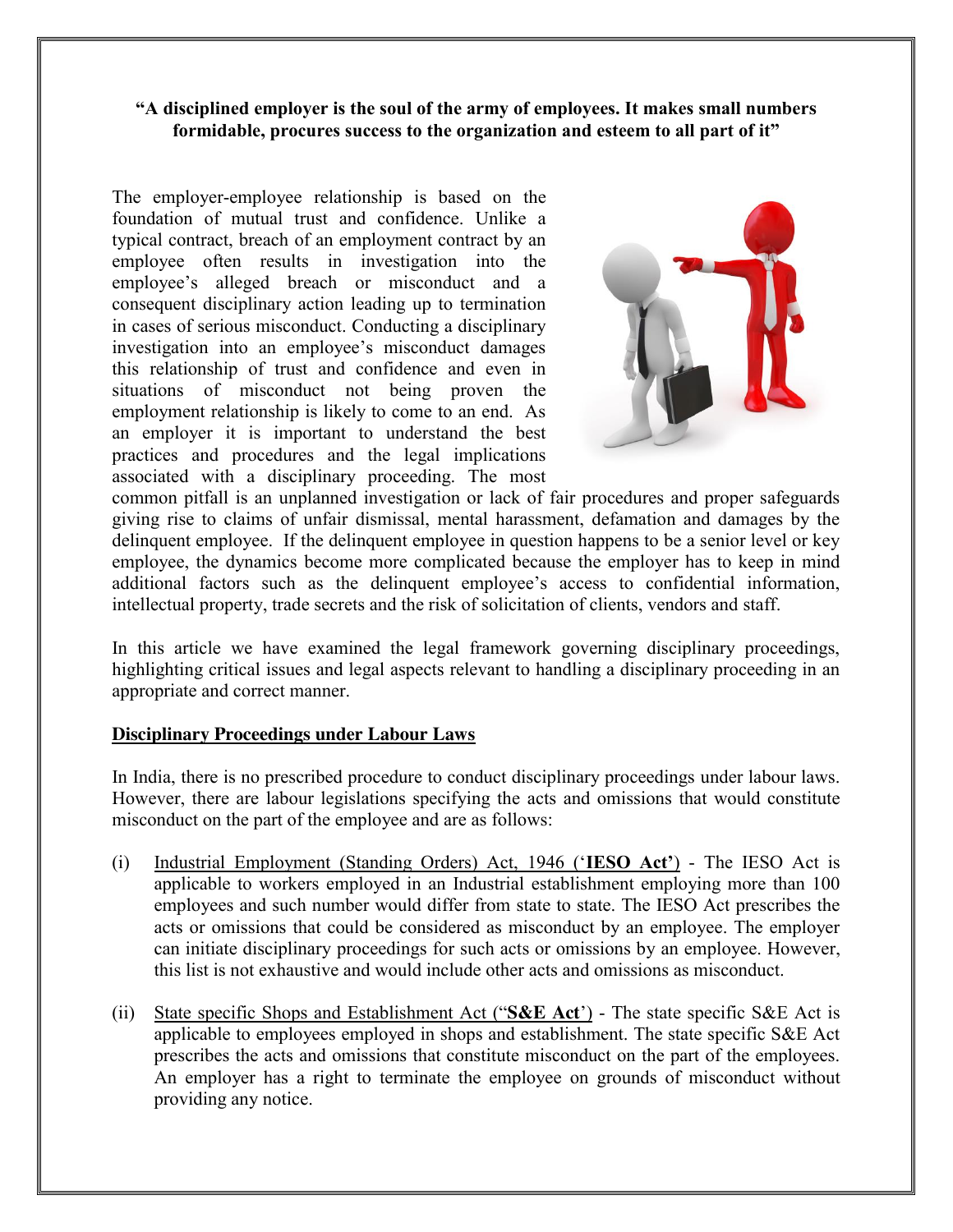It is worthwhile to mention that the Hon'ble Supreme Court of India in the case of **State of Punjab vs Ram Singh**<sup>1</sup> has observed that "*the word "misconduct" though not capable of precise definition depends on the performance and effect on the discipline and nature of duty. It may involve moral turpitude. It must be improper or wrong behavior, unlawful behavior or transgression of definite rule of action or code of conduct, established and but nor mere error of judgements, carelessness or negligence in the performance of the duty; the act complained of bears forbidden quality of character*".

# **Conduct of Disciplinary Proceedings**

Employers should ensure that disciplinary proceedings are conducted in accordance with the principles of natural justice so as to avoid the possibility of being vulnerable to judicial scrutiny. In this regard, the Hon'ble Supreme Court of India in the case of **Sur enamel and Stamping Works (P) Ltd vs their Workmen**<sup>2</sup> held that a domestic enquiry cannot be said to have been properly held unless:

- (i) the employee proceeded against has been informed clearly of the charges levelled against him;
- (ii) the witnesses are examined ordinarily in the presence of the employee in respect of the charges;
- (iii) the employee is given a fair opportunity to examine witnesses including himself in his defense if he so wishes on any relevant matter; and
- (iv) the enquiry officer records his findings with reason for the same in his report.

While conducting disciplinary proceedings an employer must consider the above essentials of fair enquiry. Further, the Apex Court has also held that no courts including high court and Supreme Court shall interfere with the findings recorded at the domestic enquiry but if the finding of 'guilt' is based on no evidence, it would be a perverse finding and would be amenable to judicial scrutiny.

### **Implications of improper disciplinary proceedings upon the employer**

### Improper disciplinary proceeding

The Hon'ble Supreme Court of India in the case of **Union of India vs Madhusudan Prasad**<sup>3</sup> held an enquiry to be invalid as the report was not furnished to the employee and no show cause notice was served on him. The principles of natural justice were not followed and the employee was terminated without following the due course of enquiry. Such enquiry when challenged in the appellate court directed reinstatement of the employee.

In this regard, it is pertinent to note that reinstatement of services and payment of back wages could also be directed by the court depending on the facts of the case wherein the employee has been illegally terminated.

 $\overline{\phantom{a}}$ <sup>1</sup> AIR1992SC2188

<sup>2</sup> AIR 1963SC1914

<sup>3</sup> Civil appeal no. 5909 of 2002